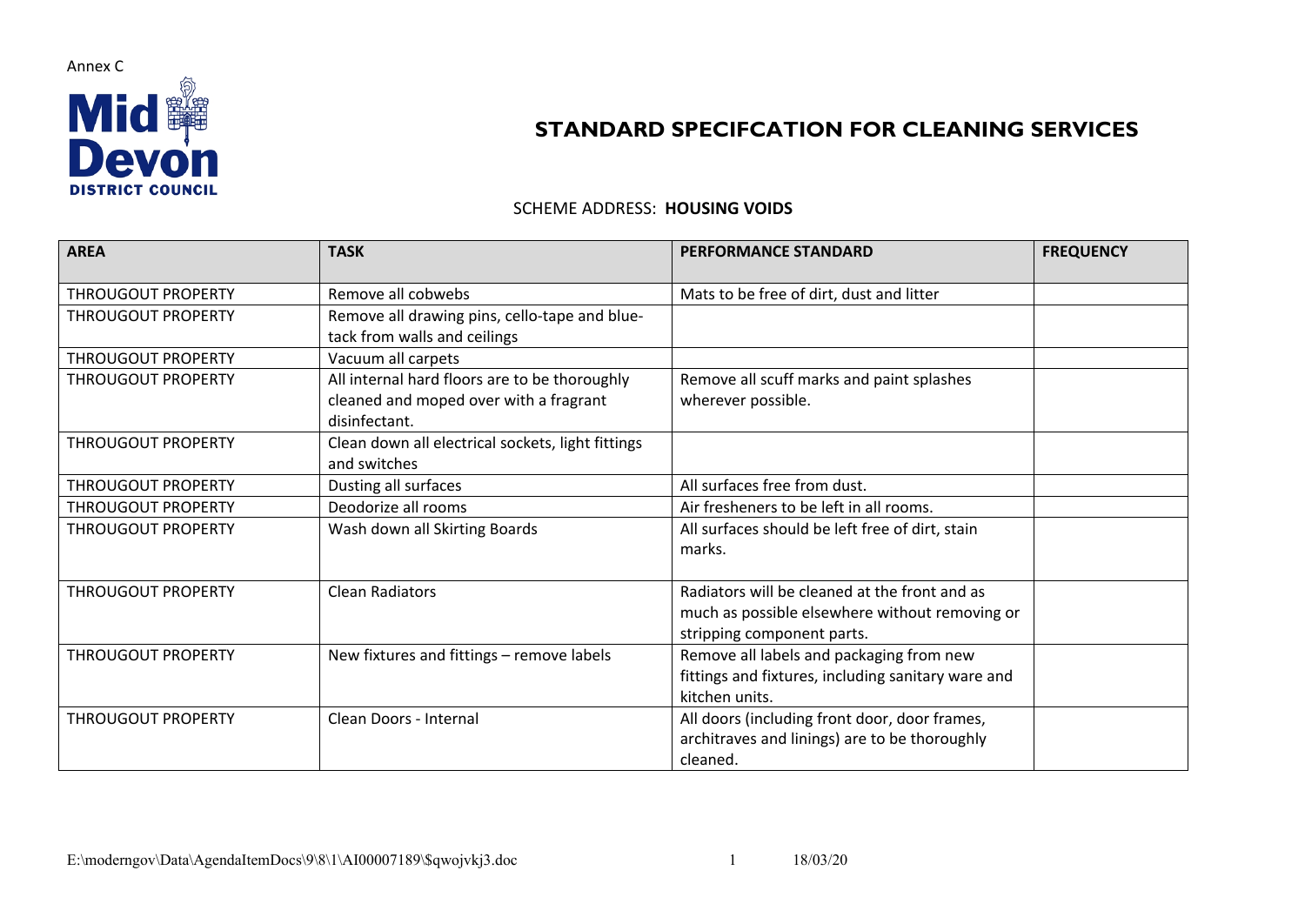| <b>DOORS - EXTERNAL</b>                            | Wash down front and rear doors and frames.                                                                                                                             |                                                                                                                                                                                                                             |  |
|----------------------------------------------------|------------------------------------------------------------------------------------------------------------------------------------------------------------------------|-----------------------------------------------------------------------------------------------------------------------------------------------------------------------------------------------------------------------------|--|
|                                                    |                                                                                                                                                                        |                                                                                                                                                                                                                             |  |
| <b>KITCHEN</b>                                     | All kitchen units, work surface, cupboards,<br>drawers, sinks and taps are to be thoroughly<br>cleaned inside and out, and wiped over with an<br>anti-bacterial spray. | All surfaces should be left free of dirt, stain<br>marks.                                                                                                                                                                   |  |
|                                                    | Internal tiled wall areas are to be thoroughly<br>cleaned and wiped over with anti-bacterial<br>spray                                                                  | Cleaning will leave no marks. All residue will be<br>rinsed away and cleaning will be finished streak<br>free.                                                                                                              |  |
| <b>WALK IN STORAGE</b><br><b>CUPBOARDS/LARDERS</b> | Sweep and mop                                                                                                                                                          | All surfaces should be left free of dirt.                                                                                                                                                                                   |  |
| <b>BATHROOM</b>                                    | All bathroom fittings (toilet, sink, bath, taps,<br>etc) are to be thoroughly cleaned and wiped<br>over with an anti-bacterial spray.                                  | Toilet cleaning will include back, front, inside, the<br>seat and the 'U' bend. A proprietary toilet 'duck'<br>shall be used on the inside of the WC pan and a<br>toilet strip left to confirm that it has been<br>cleaned. |  |
|                                                    | Internal tiled wall areas are to be thoroughly<br>cleaned and wiped over with anti-bacterial<br>spray                                                                  | Cleaning will leave no marks. All residue will be<br>rinsed away and cleaning will be finished streak<br>free.                                                                                                              |  |
| <b>STAIRWAYS &amp; STEPS</b>                       | Stairways and steps are to be swept and<br>thoroughly cleaned.                                                                                                         |                                                                                                                                                                                                                             |  |
| <b>WINDOWS</b>                                     | All windows and frames to be thoroughly<br>cleaned and washed down, both inside and out.                                                                               | Windows panes should be free from grease, dirt,<br>water and rubber marks, stains or streaks.                                                                                                                               |  |
| <b>EXTERNAL</b>                                    | Clean tiled areas                                                                                                                                                      | All external tiled areas are to be thoroughly<br>cleaned                                                                                                                                                                    |  |

## **Please note the following: -**

- 1. The contractor shall provide, run and maintain suitable machinery & tools in accordance with the manufacturer's instructions and health and safety **recommendations for safe use, for cleaning services, at no additional cost.**
- 2. The contractor will be required to submit Health and Safety monitoring sheets for each visit (see attached), which will be submitted with monthly invoices for works undertaken, each equal to 1/12th of the annual contract value ( + the cost of any additional works approved by the Old Road Team).